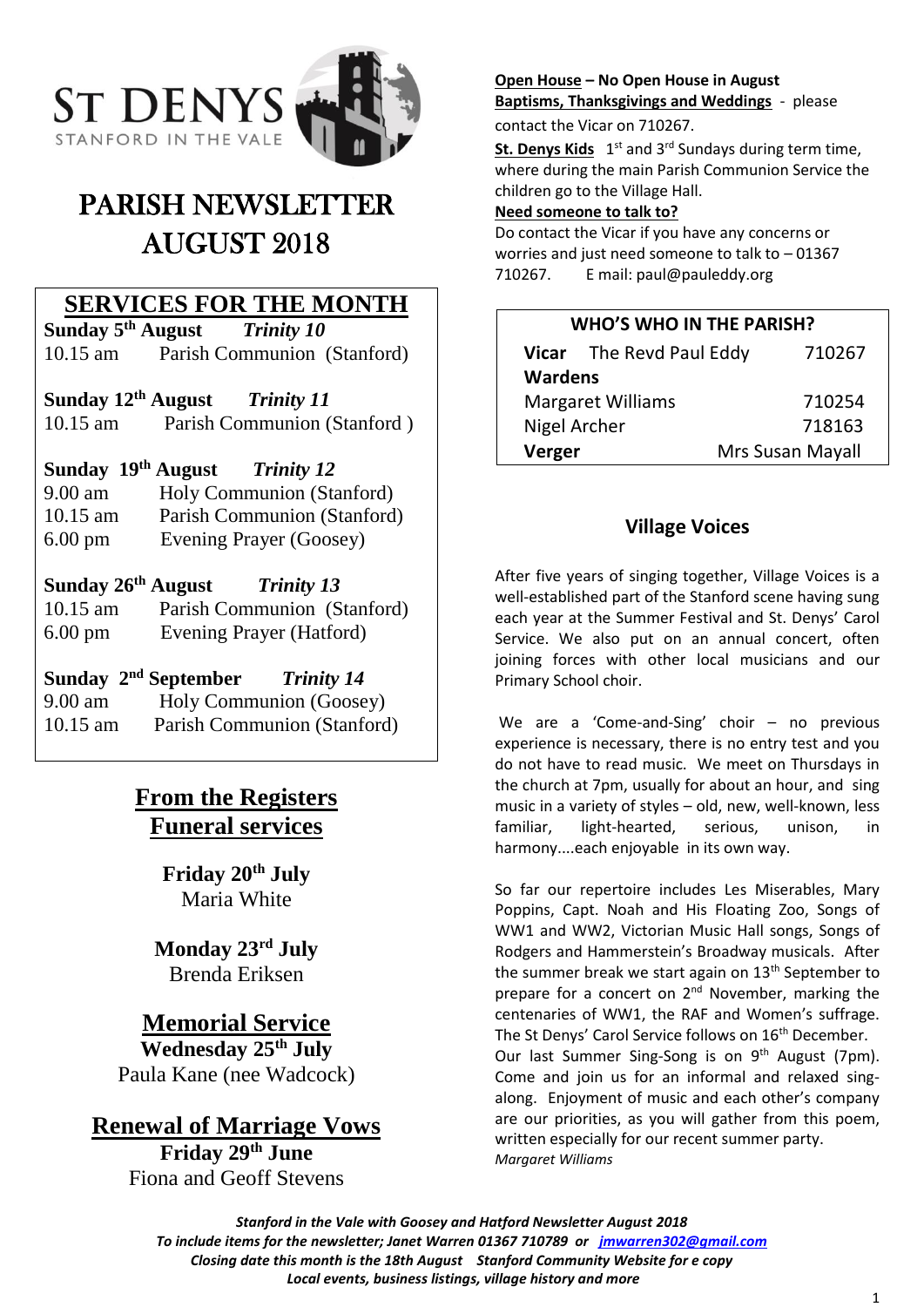#### **The Choir**

Some thirty ladies and a half dozen gents We sing for joy, not for recompense. Mild in manner, not in any way aloof, Our voices raise St. Denys roof. We mostly make an agreeable sound As on the grand piano, Margaret does pound. Folks that wander along the church-side path May perhaps listen to rehearsals and stifle a laugh. But, when practising is through, and public performance takes place Those church- side walkers, their laughs with appreciation do replace. So how does Margaret keep order and a bit of hush? Oh! She's well- versed from a teaching career with her sshh sshh shush. The practice seats are church pew or chair, Something many lower ends find hard to bear. With fine examples of soprano, alto, tenor and bass There is a truth that I must face - Not the best but, hopefully, not too bad either, My *tenor* voice rates at just a *fiver.* And for me to help this joyful choir I really must get to sing higher and higher. With a range of songs of many choices We are the Stanford Village Voices Barry Hudson.

## **THANK YOU FROM HATFORD**

We were blessed with a lovely sunny day for our Village Fete on the last day of June. It was lovely to see our regular attenders as well as new friends. Although other fetes were taking place locally at the same time, everyone who came to Hatford seemed to really enjoy the occasion A very big thank you to those who donated prizes and items for the stalls, to those who helped us on the day and most particularly to everyone who came along to support us. All proceeds are going to St. George's Church Preservation Fund

We look forward to seeing you all again next year.

### **HATFORD PARISH COMMITTEE**

#### **Stanford Volunteer Taxi Service**

If you need transport for a medical appointment, please phone **MARJORIE GOODING 01367 710656** As much notice about any appointments makes things easier and more drivers would be greatly appreciated.

#### **Chatterbox Small Village Hall Every Thursday from 10 – 12 noon**

All are welcome to call in for a drink, catch up with friends or meet new ones. Occasional raffles, quizzes and bring and buy.

### **FARINGDON & DISTRICT U3A – AUGUST 2018 – THE SUMMER LUNCH**

Our annual summer lunch will be held on Thursday 16th August 2018 at 19 Coxwell Road, Faringdon due to the continuing generosity of Steve and Jenny Braithwaite. All members are welcome to attend.

Meat, fish and vegetarian options will be provided together with bread etc. Wine and soft drinks will also be available.

Those who attend are asked to contribute **either** a salad **or** a dessert which should be in a "ready-to-serve dish that you should take away at the end.

To assist in gauging number of attendees, in July we shall be asking you either to go to our website and click on a link that will take you to a simple response form or to use the link in the e-mail we shall be sending you. If either of these options are not possible, please phone either Peter Robinson (01367 718 566) or Rita Higazi (01367 244 494) to say that you intend to come.

*Parking - please park considerately and carshare if possible.*

### **Stanford in the Vale BBQ Festival Saturday 11th August 12 noon to 10pm SIV Football Field**

Raffle, Games, Face Painting, Live Music & Local stall holders Football Club Bar Come for lunch and buy something from the BBQ, and stay all afternoon to enjoy the music, and enjoy a Pig Roast for Tea!

All proceeds to be jointly split between The Air Ambulance, First Responders and the building of a new fort in the village Play Area.

#### **Please come along and join in the fun!**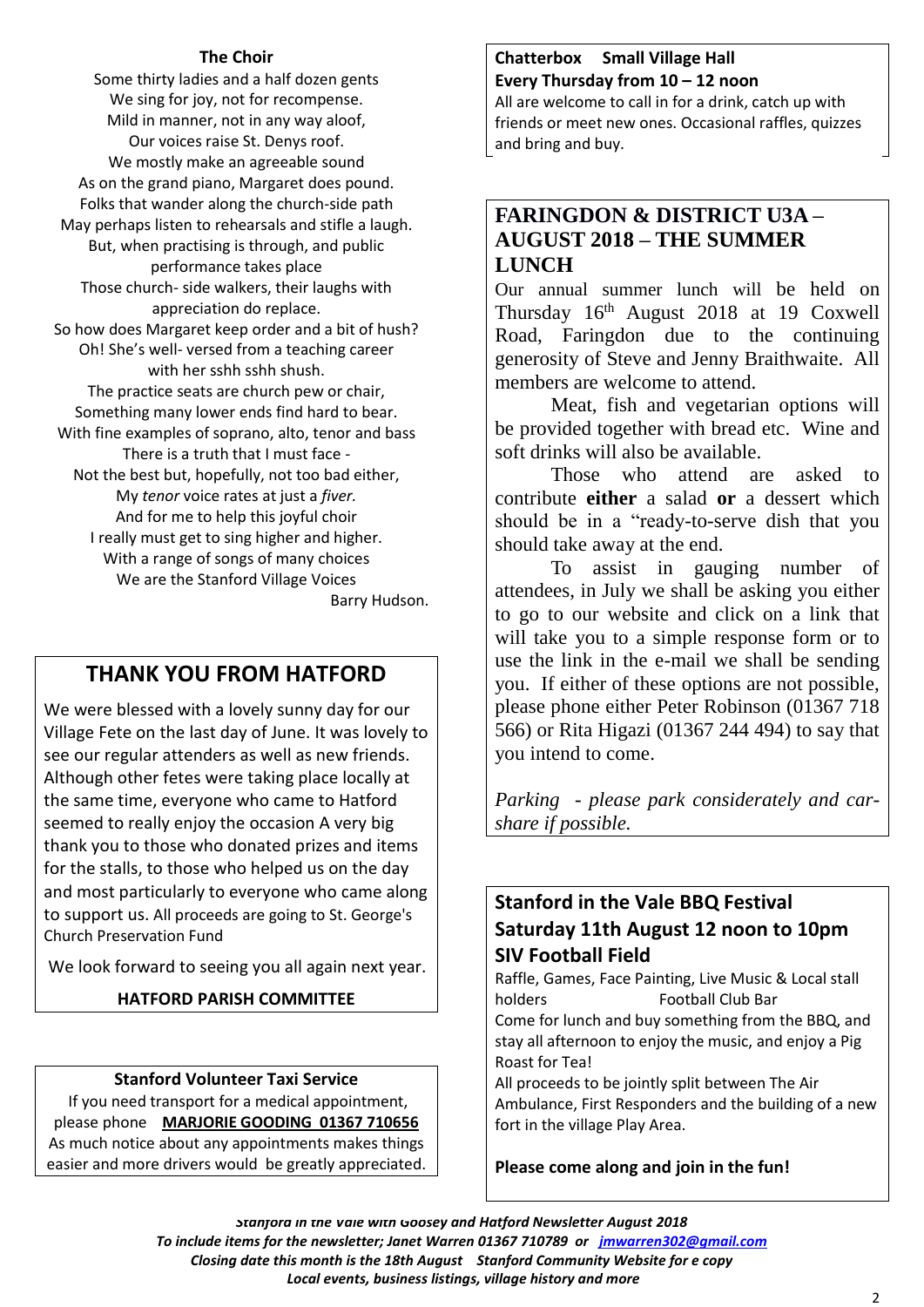#### **Slimming World**

Your Slimming World group meets every Thursday from 7.30pm at Stanford in the Vale Primary School. Contact Amy 07514 255703

#### **Cast On! Knitting and Crochet Group**

Fun, friendly and free. We meet every 2nd and last Wednesday of the month at the Horse & Jockey from 7pm until 9.30pm (ish). Bring along your current project or ask us to show you how. Contact: Ruth Chester Email: [caston@tlkc.co.uk](mailto:caston@tlkc.co.uk) Tel: 710362

#### **STANFORD-IN-THE-VALE GARDENING CLUB.**

There will be no meeting in August. The next meeting will be on September 26th. For more information contact Rosemary Packer tel. 01367 710 445

### **The next Parish Council Meeting is on Wednesday 5th September in the large Village Hall at 7.30 pm All welcome**

### **Horticultural Show**

**The show will take place in the Village Hall on Sunday, September 9th**

**CLASSES FOR FLORAL ART, FLOWERS, FRUIT, VEGETABLES, DOMESTIC AND HANDICRAFT - PLUS CHILDREN'S CLASSES** (Activities for the Summer Holiday?)

**OPEN TO THE PUBLIC 2.15pm RAFFLE, TOMBOLA, REFRESHMENTS etc. PRODUCE AUCTION**

**SCHEDULES AND ENTRY FORMS AVAILABLE FROM: JOHN SMITH, 5 NEVILLE WAY, STANFORD IN THE VALE (Tel: 710494. Email: [jofrsmith@gmail.com\)](mailto:jofrsmith@gmail.com) OR "THE HUDDLE**

#### **Formula Fitness, Yoga and Wellbeing**

Zumba every Tuesday evening from 6pm. Stability Ball every Tuesday evening from 7pm. Zumba Strong every Friday morning from 9.30am. All in large Village Hall. Contact Lou on 07980 065 352

### **Wantage Literary Festival October 20th – 27th**

The Wantage Literary Festival is a non-profit charity, which raises funds which go towards improving literary and literacy projects in local schools. As part of our charitable aims, we also keep ticket prices low. Highlights this year include Irish gardener Diarmuid Gavin, BBC Breakfasts Louise Minchin, Comedian Miles Jupp, Historians Sam Willis and Tracy Borman.

Some of our events this year are £10 lower (per ticket), than at other festivals. Details and tickets for this years events can be found at [www.wantageliteraryfestival.co.uk](http://www.wantageliteraryfestival.co.uk/) .

### **Stanford Summer Festival 2019**

A reminder to organisations who still need to pass on their donations. **Next year's Festival is on Saturday 15th June and Sunday 16th June 2019.**

### **Stanford Pre-school News**

This has been a very busy, fun-packed term with lots of time spent enjoying water play in the sunshine (under the parasols!) Over the last few weeks our focus has been on preparing our older children for the transition to Primary School. With 20 of our children leaving and with us welcoming 13 new children, it's an exciting time to be part of Preschool!

The older children have enjoyed lots of activities that will prepare them for Primary School. There has been lots of visits to the school including all of the children taking part in the Primary School's Sport's Day. This was yet another opportunity to become a little more familiar with their new surroundings and they certainly enjoyed taking part in the races!